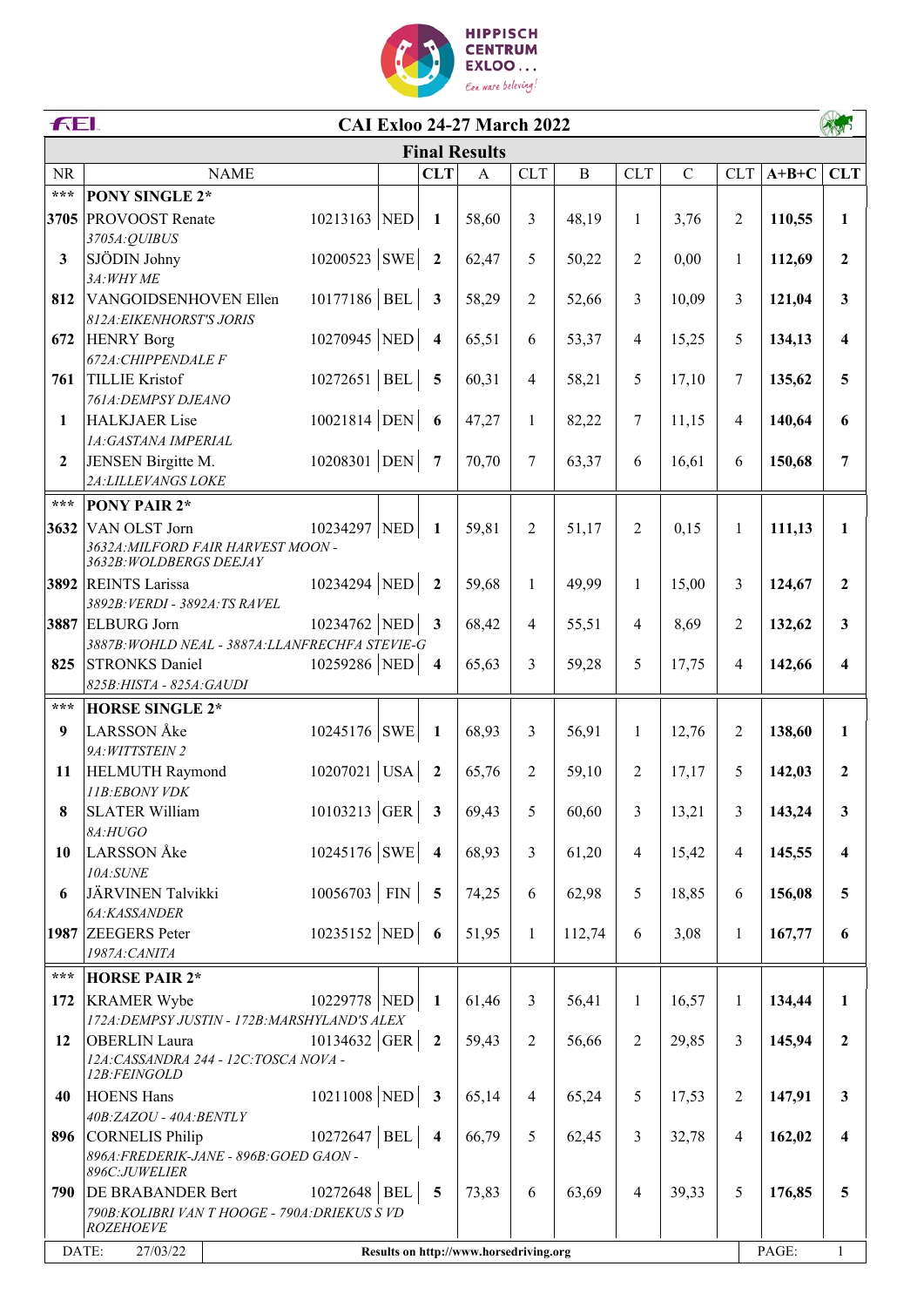

|                   | FEI.<br><b>CAI Exloo 24-27 March 2022</b>                                            |                   |     |                         |                                        |                          |              |                |                |            |         |                         |
|-------------------|--------------------------------------------------------------------------------------|-------------------|-----|-------------------------|----------------------------------------|--------------------------|--------------|----------------|----------------|------------|---------|-------------------------|
|                   |                                                                                      |                   |     |                         | <b>Final Results</b>                   |                          |              |                |                |            |         |                         |
| <b>NR</b>         | <b>NAME</b>                                                                          |                   |     | <b>CLT</b>              | $\mathbf{A}$                           | <b>CLT</b>               | $\, {\bf B}$ | <b>CLT</b>     | $\overline{C}$ | <b>CLT</b> | $A+B+C$ | <b>CLT</b>              |
| 14                | OLIVIER Ian                                                                          | $10269732$ RSA    |     | 6                       | 57,78                                  | $\mathbf{1}$             | 88,89        | 6              | 46,32          | 6          | 192,99  | 6                       |
|                   | 14A:FERNANDO - 14C:INTERESSANT                                                       |                   |     |                         |                                        |                          |              |                |                |            |         |                         |
| $\star\star\star$ | PONY SINGLE 3*                                                                       |                   |     |                         |                                        |                          |              |                |                |            |         |                         |
| 19                | <b>HERNER Johan</b>                                                                  | 10013402 SWE      |     | 1                       | 55,56                                  | 6                        | 54,92        | 1              | 6,83           | 4          | 117,31  | $\mathbf{1}$            |
|                   | 19A:STORTEBEKERS BIG CRACKER<br>3964 VAN 'T VELD Marloes                             | 10209191 NED 2    |     |                         | 52,56                                  | $\overline{2}$           | 64,37        | 11             | 6,50           | 3          |         | $\mathbf{2}$            |
|                   | 3964A:NEBO DELMIE                                                                    |                   |     |                         |                                        |                          |              |                |                |            | 123,43  |                         |
|                   | 3662 JANSSEN Brent                                                                   | 10176821 NED 3    |     |                         | 65,11                                  | 8                        | 60,20        | 8              | 0,00           | 1          | 125,31  | $\overline{\mathbf{3}}$ |
|                   | 3662A:POWERBOY                                                                       |                   |     |                         |                                        |                          |              |                |                |            |         |                         |
|                   | 4178 WILLEMSEN Marije                                                                | 10229788 NED 4    |     |                         | 48,22                                  | $\mathbf{1}$             | 57,74        | 3              | 20,69          | 11         | 126,65  | $\overline{\mathbf{4}}$ |
|                   | 4178A: DE GOEDE REE'S ELEGANT                                                        |                   |     |                         |                                        |                          |              |                |                |            |         |                         |
| 16                | <b>HALKJAER</b> Lise<br>16A: KING'S ANKY                                             | $10021814$ DEN 5  |     |                         | 53,56                                  | 3                        | 59,81        | $\tau$         | 15,98          | 9          | 129,35  | 5                       |
| 202               | <b>RADSTAKE Henk</b>                                                                 | $10029897$ NED 6  |     |                         | 54,00                                  | $\overline{\mathcal{A}}$ | 62,14        | 9              | 13,92          | 8          | 130,06  | 6                       |
|                   | 202A:ROMERO                                                                          |                   |     |                         |                                        |                          |              |                |                |            |         |                         |
| 18                | <b>GUSTAVSSON</b> Emma                                                               | $10098216$ SWE 7  |     |                         | 73,33                                  | 12                       | 55,88        | 2              | 1,68           | 2          | 130,89  | $\overline{7}$          |
|                   | 18A: ARTEMIS                                                                         |                   |     |                         |                                        |                          |              |                |                |            |         |                         |
| 17                | MÜLLER Daniel<br>17A:JOKER                                                           | 10147591 GER      |     | $\overline{\mathbf{8}}$ | 62,78                                  | 7                        | 62,97        | 10             | 6,84           | 5          | 132,59  | 8                       |
| 15                | <b>BLAABJERG Karina</b>                                                              | 10139362 DEN 9    |     |                         | 55,11                                  | 5                        | 58,73        | 6              | 21,93          | 12         | 135,77  | 9                       |
|                   | 15B:TT CALLE CONSTANTIN                                                              |                   |     |                         |                                        |                          |              |                |                |            |         |                         |
|                   | 3910 VAN MEERTEN Lisanne                                                             | $10212036$ NED 10 |     |                         | 67,89                                  | 10                       | 57,93        | $\overline{4}$ | 11,00          | 7          | 136,82  | 10                      |
|                   | 3910A:JUSTINE                                                                        |                   |     |                         |                                        |                          |              |                |                |            |         |                         |
| 3297              | <b>BOOGAARTS</b> Chantalle<br>3297A: KONINKSHOEK DION                                | 10166195 NED 11   |     |                         | 68,33                                  | 11                       | 58,38        | 5              | 10,15          | 6          | 136,86  | 11                      |
|                   | 2016 MEULENDIJK Wilma                                                                | 10137172 NED 12   |     |                         | 65,89                                  | 9                        | 68,98        | 12             | 17,99          | 10         | 152,86  | 12                      |
|                   | 2016A: WICKED BRAVEHEART                                                             |                   |     |                         |                                        |                          |              |                |                |            |         |                         |
| $***$             | <b>PONY PAIR 3*</b>                                                                  |                   |     |                         |                                        |                          |              |                |                |            |         |                         |
| 1892              | <b>RUTJENS Rodinde</b>                                                               | 10100498 NED      |     | $\mathbf{1}$            | 44,19                                  | $\mathbf{1}$             | 58,10        | $\overline{2}$ | 9,76           | 1          | 112,05  | 1                       |
|                   | 1892B: KUIKHORNSTER MILANO - 1892C: MAJAN S SWEN -<br><i>1892A:DE KUILEN'S BRODY</i> |                   |     |                         |                                        |                          |              |                |                |            |         |                         |
|                   | 1768 VAN DER ENDE Nathalie                                                           | 10095076 NED      |     | $\overline{\mathbf{2}}$ | 54,48                                  | 7                        | 59,69        | 3              | 10,70          | 2          | 124,87  | $\mathbf{2}$            |
|                   | 1768A: MISCHA - 1768B: MOZART - 1768C: STERRENHOF'S                                  |                   |     |                         |                                        |                          |              |                |                |            |         |                         |
|                   | ROXY                                                                                 |                   |     |                         |                                        |                          |              |                |                |            |         |                         |
| <b>20</b>         | PETERSEN Niels S.<br>20B: MAILUNDS MAGIC JOHNSON - 20C: MAILUNDS                     | $10010289$ DEN 3  |     |                         | 55,37                                  | 8                        | 60,58        | 5              | 13,15          | 6          | 129,10  | $\mathbf{3}$            |
|                   | PENDRAGON (DNK)                                                                      |                   |     |                         |                                        |                          |              |                |                |            |         |                         |
|                   | 1900 LIEBREGTS Kees                                                                  | 10229851 NED 4    |     |                         | 53,21                                  | 5                        | 64,36        | 6              | 11,91          | 3          | 129,48  | 4                       |
|                   | 1900B: KOLSTEIN'S JAMES - 1900A: COELENHAGE'S<br>PENTERMAN                           |                   |     |                         |                                        |                          |              |                |                |            |         |                         |
|                   | 4169 COUWENBERG Sam                                                                  | $10210654$ NED 5  |     |                         | 56,13                                  | 9                        | 60,53        | $\overline{4}$ | 13,13          | 5          | 129,79  | 5                       |
|                   | 4169B: GREESKAMP COBUS - 4169A: BEKVELD'S                                            |                   |     |                         |                                        |                          |              |                |                |            |         |                         |
|                   | RONALDO - 4169C:NEBUS ROWAN                                                          | 10167294 NED 6    |     |                         |                                        |                          |              |                |                |            |         |                         |
| 389               | <b>FLOBBE</b> Sietske<br>389A: BROWNSTABLES ULTIMO BOSS - 389B: HIJKER               |                   |     |                         | 51,81                                  | 2                        | 57,70        | 1              | 20,80          | 7          | 130,31  | 6                       |
|                   | <b>FOREST CHICO</b>                                                                  |                   |     |                         |                                        |                          |              |                |                |            |         |                         |
| 443               | <b>POTTIER Hughes</b>                                                                | $10172115$ BEL    |     | 7                       | 52,32                                  | 3                        | 71,28        | 8              | 12,65          | 4          | 136,25  | 7                       |
| 22                | 443A: CUNERA ALCATRAZ - 443B: EQUI CENTER'S ISIS<br><b>ROHRSSEN Annika</b>           | 10078934          | IRL | 8                       |                                        | 3                        |              | 7              |                | 8          |         | 8                       |
|                   | 22B:ROSENS RAMIRO - 22A:ROSENS RABEO                                                 |                   |     |                         | 52,32                                  |                          | 70,74        |                | 20,90          |            | 143,96  |                         |
| 23                | <b>FROST Gunlög</b>                                                                  | $10043704$ SWE    |     | 9                       | 53,21                                  | 5                        | 84,18        | 9              | 21,99          | 9          | 159,38  | 9                       |
|                   | 23C: KILLEVIPPEN - 23A: ABRAKADABRA - 23B: HOKUS                                     |                   |     |                         |                                        |                          |              |                |                |            |         |                         |
|                   | <b>POKUS II</b>                                                                      |                   |     |                         |                                        |                          |              |                |                |            |         |                         |
|                   | DATE:<br>27/03/22                                                                    |                   |     |                         | Results on http://www.horsedriving.org |                          |              |                |                |            | PAGE:   | 2                       |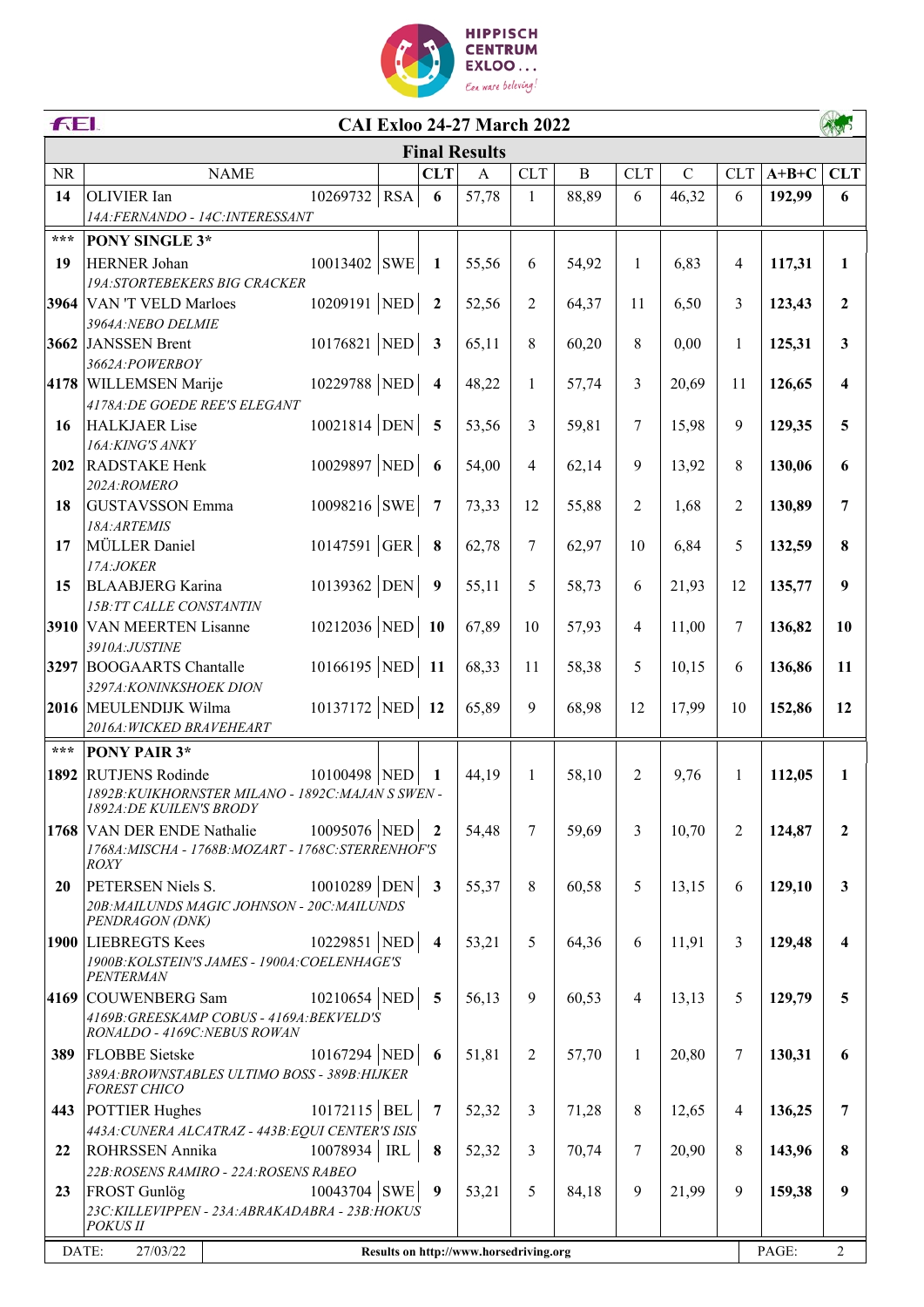

|           | FEI.<br><b>CAI Exloo 24-27 March 2022</b>                                                                                                                                                                                    |                   |  |                         |       |                |          |                |                |                |         |                  |
|-----------|------------------------------------------------------------------------------------------------------------------------------------------------------------------------------------------------------------------------------|-------------------|--|-------------------------|-------|----------------|----------|----------------|----------------|----------------|---------|------------------|
|           | <b>Final Results</b>                                                                                                                                                                                                         |                   |  |                         |       |                |          |                |                |                |         |                  |
| <b>NR</b> | <b>NAME</b>                                                                                                                                                                                                                  |                   |  | <b>CLT</b>              | A     | <b>CLT</b>     | $\bf{B}$ | <b>CLT</b>     | $\overline{C}$ | <b>CLT</b>     | $A+B+C$ | <b>CLT</b>       |
| $***$     | PONY FOUR-IN-HAND 3*<br>1004 HAMMINK Marijke<br>1004C:ROOSENDAAL'S THUNDER - 1004E: YSSELVLIEDTS<br>CURLEY MATE - 1004F: UITERWAARDENS MASTERCLASS<br>- 1004A: BEUKENHOF'S WESLEY - 1004D: PIETJE V.D.<br><b>KNOLLENTUIN</b> | 10137356 NED      |  | -1                      | 41,90 | $\mathbf{1}$   | 64,49    | $\overline{2}$ | 7,79           | 1              | 114,18  | 1                |
|           | 1732 VAN DER HAM Joey<br>1732C: MARCUS - 1732B: GOLDEN BOY - 1732D: SAM -<br>1732E: TEMPLEDRUIDEUROPE SPLASH -<br>1732A: DUFFELTS ZZ-TOP                                                                                     | $10095075$ NED 2  |  |                         | 59,43 | $\overline{2}$ | 71,78    | 3              | 14,73          | 2              | 145,94  | $\mathbf{2}$     |
|           | 3121 BEEKHUISZEN Hendrik-Jan<br>3121C: MISTRAL - 3121B: FIRE - 3121D: SNOW -<br>3121F:TORNADO - 3121E:STARLIGHT                                                                                                              | 10167293 NED 3    |  |                         | 62,73 | 5              | 72,60    | $\overline{4}$ | 16,63          | 3              | 151,96  | 3                |
|           | 2133 LIMPENS Rene<br>2133B: CRIMOND ELGAN - 2133C: GOLDSBERG'S CLAY -<br>2133F:RIVALDO - 2133E:KANJER - 2133A:BRUINTJE                                                                                                       | 10137359 NED      |  | $\overline{\mathbf{4}}$ | 62,10 | $\overline{4}$ | 64,31    | 1              | 33,39          | 6              | 159,80  | 4                |
|           | 1678 LEGEMAAT - VAN BEMMEL Di 10190611 NED<br>1678C:ROZENHOF'S JORDAN - 1678D:SHOWBOY -<br>1678B: RONDEELS ROYAL BODHI - 1678E: ZWAANTJES<br>FLORIS - 1678A: BLACK JACK VON LOGABIRUM                                        |                   |  | 5                       | 60,83 | 3              | 75,14    | 5              | 31,86          | 5              | 167,83  | 5                |
|           | 2025 BRANS Manou<br>2025B: CORDIAL'S CARLIN - 2025D: SUNWILLOW<br>SIROCCO - 2025C: DESTINY'S BORAYA -<br>2025E: ZOMERDIJK'S CRENDOWE - 2025A: BROEKLANDS<br><b>GLEN</b>                                                      | 10210903 NED      |  | 6                       | 64,13 | 6              | 90,35    | 6              | 28,80          | 4              | 183,28  | 6                |
| $***$     | <b>HORSE SINGLE 3*</b>                                                                                                                                                                                                       |                   |  |                         |       |                |          |                |                |                |         |                  |
| 21        | SIEBERS Saskia                                                                                                                                                                                                               | 10107048 NED      |  | $\mathbf{1}$            | 35,57 | $\mathbf{1}$   | 59,26    | 3              | 1,26           | 3              | 96,09   | 1                |
|           | 21A:AXEL<br>1125 PESTMAN Rudolf<br>1125A: DIESEL                                                                                                                                                                             | 10083341 NED      |  | $\overline{2}$          | 46,89 | 2              | 59,19    | 2              | 0,00           | $\mathbf{1}$   | 106,08  | $\mathbf{2}$     |
| 27        | JÄRVINEN Talvikki<br>27A:DANSERT                                                                                                                                                                                             | $10056703$ FIN    |  | $\overline{\mathbf{3}}$ | 51,33 | $\overline{4}$ | 64,15    | 16             | 3,88           | $\overline{4}$ | 119,36  | 3                |
|           | 1469 VAN DER HORST Jaap<br>1469A:ZORRO                                                                                                                                                                                       | 10116580 NED      |  | $\overline{\mathbf{4}}$ | 56,33 | 10             | 60,26    | 6              | 7,00           | 5              | 123,59  |                  |
| 34        | <b>KANDEL Nicolas</b><br>34A:FESTINOV                                                                                                                                                                                        | $10141804$ LUX    |  | 5                       | 55,55 | $\tau$         | 61,10    | 9              | 7,88           | 6              | 124,53  | 5                |
| 602       | PROVOOST Christiaan                                                                                                                                                                                                          | 10006783 NED      |  | -6                      | 52,77 | 5              | 60,11    | 5              | 14,74          | 19             | 127,62  | 6                |
|           | 602A:DURAN-H<br>1907 HOUTERMAN Eline<br>1907A: FINO UNO TOLTIEN                                                                                                                                                              | 10106681 NED      |  | $\overline{7}$          | 58,99 | 13             | 59,29    | $\overline{4}$ | 10,69          | 12             | 128,97  | $\overline{7}$   |
| 878       | <b>DE RONDE Piet</b><br>878A: MR. BOJANGLES                                                                                                                                                                                  | 10043807 NED      |  | 8                       | 57,44 | 11             | 62,25    | 11             | 9,52           | 9              | 129,21  | 8                |
|           | 1461 KARELSE Pieter<br>1461A:FLYNN                                                                                                                                                                                           | 10166194 NED      |  | $\boldsymbol{9}$        | 55,66 | 8              | 56,05    | $\mathbf{1}$   | 18,48          | 22             | 130,19  | $\boldsymbol{9}$ |
| 665       | VAN BECKHOVEN Dirk<br>665A:HAVILINA                                                                                                                                                                                          | $10010670$ NED 10 |  |                         | 56,10 | 9              | 63,21    | 13             | 11,14          | 14             | 130,45  | 10               |
| 29        | <b>DESCHAMPS Clement</b><br>29A:CZAKO                                                                                                                                                                                        | $10069687$ FRA 11 |  |                         | 66,54 | 21             | 64,26    | 17             | 0,00           | $\overline{2}$ | 130,80  | 11               |
| 30        | <b>BRADFORD Harriet</b><br>30A: CHIPPENDALES ROCK                                                                                                                                                                            | $10069413$ GBR 12 |  |                         | 49,33 | $\mathfrak{Z}$ | 67,73    | 23             | 14,56          | 18             | 131,62  | 12               |
| 44        | <b>SCHULTE Patrick</b><br>44A:SCARLET                                                                                                                                                                                        | 10190618 GER 13   |  |                         | 66,76 | 22             | 62,62    | 12             | 8,76           | 8              | 138,14  | 13               |
|           | 1261   VELDBOOM - BULTEN Jeannet 10210775   NED   14<br>1261A: GAZEFIRO LOUREIRO                                                                                                                                             |                   |  |                         | 61,32 | 17             | 69,70    | 25             | 11,90          | 15             | 142,92  | 14               |
|           | DATE:<br>27/03/22<br>PAGE:<br>3<br>Results on http://www.horsedriving.org                                                                                                                                                    |                   |  |                         |       |                |          |                |                |                |         |                  |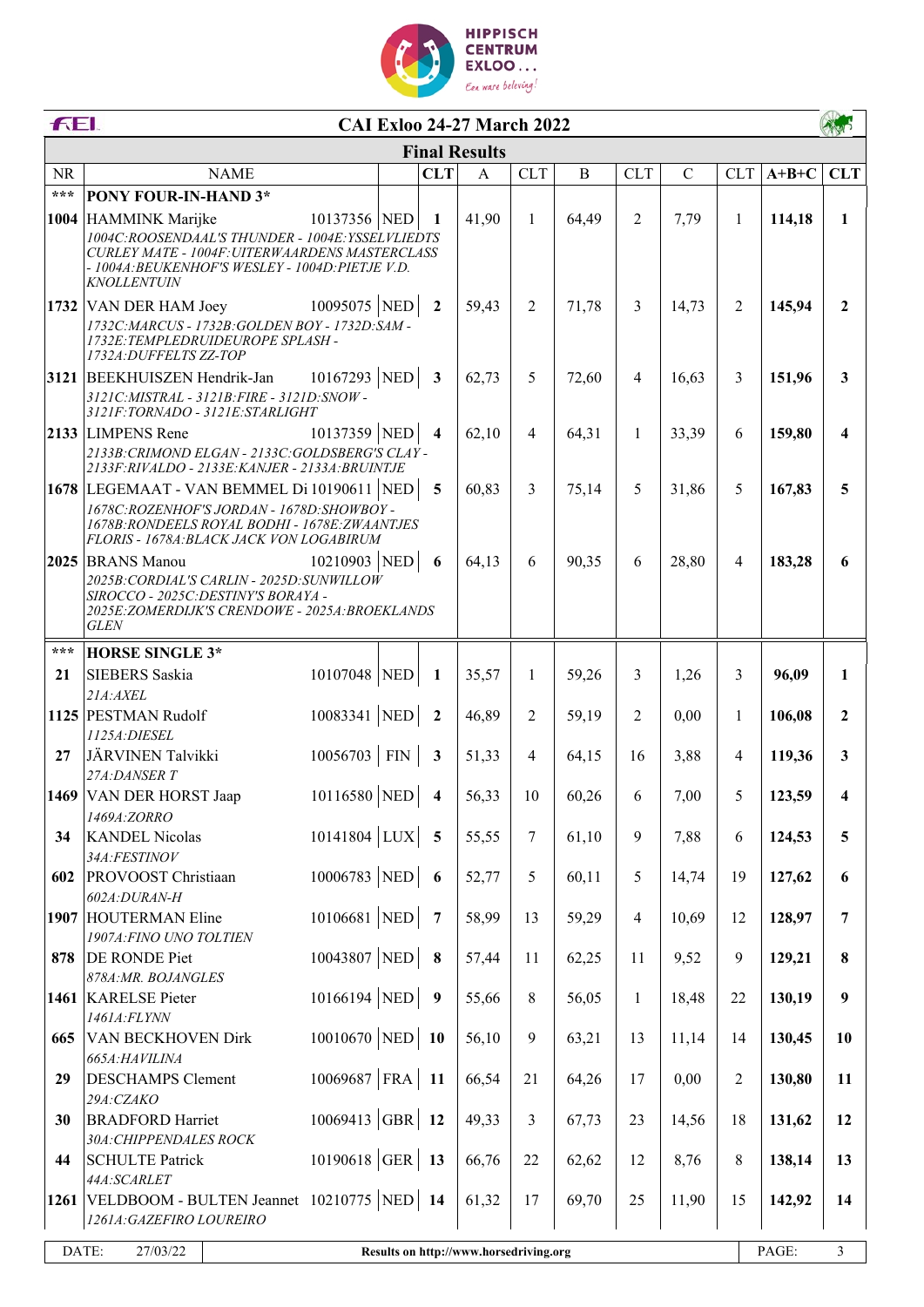

|           | FEI.<br><b>CAI Exloo 24-27 March 2022</b>                                     |                     |     |                         |              |                |                |              |             |                |         |                |
|-----------|-------------------------------------------------------------------------------|---------------------|-----|-------------------------|--------------|----------------|----------------|--------------|-------------|----------------|---------|----------------|
|           | <b>Final Results</b>                                                          |                     |     |                         |              |                |                |              |             |                |         |                |
| <b>NR</b> | <b>NAME</b>                                                                   |                     |     | <b>CLT</b>              | $\mathbf{A}$ | <b>CLT</b>     | $\overline{B}$ | <b>CLT</b>   | $\mathbf C$ | <b>CLT</b>     | $A+B+C$ | <b>CLT</b>     |
| 24        | <b>BLAABJERG</b> Karina                                                       | 10139362 DEN        |     | 15                      | 58,77        | 12             | 61,33          | 10           | 23,17       | 27             | 143,27  | 15             |
|           | 24A: PEARLS RED DESIGN                                                        |                     |     |                         |              |                |                |              |             |                |         |                |
| 1927      | VAN DER SNOEK Elke                                                            | 10195377 NED 16     |     |                         | 58,99        | 13             | 63,60          | 15           | 21,06       | 25             | 143,65  | 16             |
| 35        | 1927A:BUDDY<br>VELDBOOM - BULTEN Jeannet 10210775 NED 17                      |                     |     |                         | 54,11        | 6              | 76,70          | 28           | 13,26       | 16             | 144,07  | 17             |
|           | 35A:RISK                                                                      |                     |     |                         |              |                |                |              |             |                |         |                |
| 28        | <b>DESCHAMPS Clement</b>                                                      | $10069687$ FRA 18   |     |                         | 71,31        | 24             | 63,39          | 14           | 9,76        | 10             | 144,46  | 18             |
|           | 28B:JUPITER                                                                   |                     |     |                         |              |                |                |              |             |                |         |                |
|           | 1628 GOMMERS Joop                                                             | $10116579$ NED 19   |     |                         | 64,98        | 19             | 70,87          | 26           | 10,27       | 11             | 146,12  | 19             |
|           | 1628A:GARANT                                                                  |                     |     |                         |              |                |                |              |             |                |         |                |
| 36        | <b>OLSSON</b> Emma                                                            | $10236300$ SWE 20   |     |                         | 65,98        | 20             | 66,64          | 20           | 15,19       | 20             | 147,81  | 20             |
| 33        | 36A: INPOSANT<br><b>KANDEL Nicolas</b>                                        | 10141804 LUX 20     |     |                         | 59,99        | 16             | 67,11          | 22           | 20,71       | 24             | 147,81  | 20             |
|           | 33A:SIR TWENTY                                                                |                     |     |                         |              |                |                |              |             |                |         |                |
| 32        | <b>LANNIG</b> Andreas                                                         | 10136796 GER 22     |     |                         | 62,54        | 18             | 64,94          | 18           | 21,35       | 26             | 148,83  | 22             |
|           | 32A:DANTE                                                                     |                     |     |                         |              |                |                |              |             |                |         |                |
| 364       | <b>BRYNAERT</b> Pieter-Jan                                                    | 10148683   BEL   23 |     |                         | 72,09        | 27             | 61,02          | 8            | 16,23       | 21             | 149,34  | 23             |
|           | 364A: INTAN                                                                   |                     |     |                         |              |                |                |              |             |                |         |                |
| 25        | FRID Helle Jespersen                                                          | 10096741 DEN 24     |     |                         | 69,20        | 23             | 60,46          | 7            | 19,97       | 23             | 149,63  | 24             |
| 449       | 25A: VOJUMGAARDS DUBAI<br><b>DE KIMPE Esther</b>                              | 10223663   BEL   25 |     |                         | 59,21        | 15             | 68,03          | 24           | 25,20       | 28             | 152,44  | 25             |
|           | 449A:DARWIN                                                                   |                     |     |                         |              |                |                |              |             |                |         |                |
| 629       | VAN DEN BOSCH Berry                                                           | 10079198 NED 26     |     |                         | 71,98        | 26             | 81,33          | 29           | 10,84       | 13             | 164,15  | 26             |
|           | 629A:FABOLO BH                                                                |                     |     |                         |              |                |                |              |             |                |         |                |
| 679       | LEJEUNE Etienne                                                               | 10060801   BEL   27 |     |                         | 85,30        | 28             | 75,49          | 27           | 8,66        | 7              | 169,45  | 27             |
|           | 679A: MAY BE SPECIAL V'T WINKELVELD                                           |                     |     |                         |              |                |                |              |             |                |         |                |
| 26        | JENSEN Alis Søgaard<br>26A: MAILUNDS DDRAIGH                                  | 10198102 DEN 28     |     |                         | 93,87        | 29             | 66,84          | 21           | 13,51       | 17             | 174,22  | 28             |
| $***$     |                                                                               |                     |     |                         |              |                |                |              |             |                |         |                |
| 41        | <b>HORSE PAIR 3*</b><br><b>MARX</b> Lancelot                                  | 10065977            | SUI | 1                       | 66,41        | 3              | 71,45          | 3            | 20,46       | $\overline{2}$ | 158,32  | $\mathbf{1}$   |
|           | 41C:ILONIST - 41B:GETSEMINEE V.D. DUINEN                                      |                     |     |                         |              |                |                |              |             |                |         |                |
| 37        | <b>HEYLEN Wim</b>                                                             | 10006706   BEL      |     | $\overline{\mathbf{2}}$ | 68,19        | 4              | 70,75          | 2            | 19,54       | $\mathbf{1}$   | 158,48  | $\overline{2}$ |
|           | 37B: GARVIN VAN PAPINGLO - 37A: ELMO B                                        |                     |     |                         |              |                |                |              |             |                |         |                |
|           | 1689 ZAAYER Annegreet                                                         | 10112164 NED $3$    |     |                         | 68,19        | $\overline{4}$ | 67,47          | $\mathbf{1}$ | 36,30       | 6              | 171,96  | $\mathbf{3}$   |
|           | 1689B: KINGSTON - 1689A: KERONA VS                                            |                     |     |                         |              |                |                |              |             |                |         |                |
| 38        | CEI Ugo                                                                       | $10144037$ ITA      |     | $\overline{\mathbf{4}}$ | 62,48        | $\mathbf{1}$   | 84,26          | 5            | 32,59       | 5              | 179,33  | 4              |
| 509       | 38C:HADORA - 38A:ALEXANDER - 38B:ARISTOS<br>OOSTERLIJNCK Ruben                | $10167041$ BEL      |     | 5                       | 75,30        | $\overline{7}$ | 80,00          | 4            | 27,53       | 3              | 182,83  | 5              |
|           | 509C: INDIGO V/D KIEKENHOEF - 509A: COEUR TOUCHE                              |                     |     |                         |              |                |                |              |             |                |         |                |
|           | - 509B:GUESS WHAT S.A.                                                        |                     |     |                         |              |                |                |              |             |                |         |                |
| 485       | <b>CORSTEN Jos</b>                                                            | $10070629$ NED 6    |     |                         | 68,70        | 6              | 86,60          | 6            | 32,56       | $\overline{4}$ | 187,86  | 6              |
| 39        | 485A: FRISO B - 485B: FRITS C<br><b>THEISEN Marc</b>                          | $10043526$ LUX 7    |     |                         | 79,37        | $8\,$          | 89,26          | 7            |             | 7              | 216,11  | $\overline{7}$ |
|           | 39B: CAYETANO P - 39A: BARETTA                                                |                     |     |                         |              |                |                |              | 47,48       |                |         |                |
| ***       | <b>HORSE FOUR-IN-HAND 3*</b>                                                  |                     |     |                         |              |                |                |              |             |                |         |                |
| 94        | <b>HEUS Hans</b>                                                              | 10006159 NED        |     | $\mathbf{1}$            | 64,21        | $\mathfrak{Z}$ | 83,21          | 2            | 11,86       | 2              | 159,28  | $\mathbf{1}$   |
|           | 94D: HURRICANE - 94B: FLAME - 94C: FLUX - 94E: VORST -                        |                     |     |                         |              |                |                |              |             |                |         |                |
|           | 94A: DONALD DUCK 36                                                           |                     |     |                         |              |                |                |              |             |                |         |                |
| 846       | <b>TER HARMSEL Antonie</b>                                                    | $10106727$ NED 2    |     |                         | 54,44        | $\mathbf{1}$   | 81,37          | 1            | 31,31       | 3              | 167,12  | $\overline{2}$ |
|           | 846C: FLORIS - 846A: ADIOS K - 846F: ZARDONIS -<br>846D: FOPPE - 846E: ZANDOR |                     |     |                         |              |                |                |              |             |                |         |                |
|           |                                                                               |                     |     |                         |              |                |                |              |             |                |         |                |